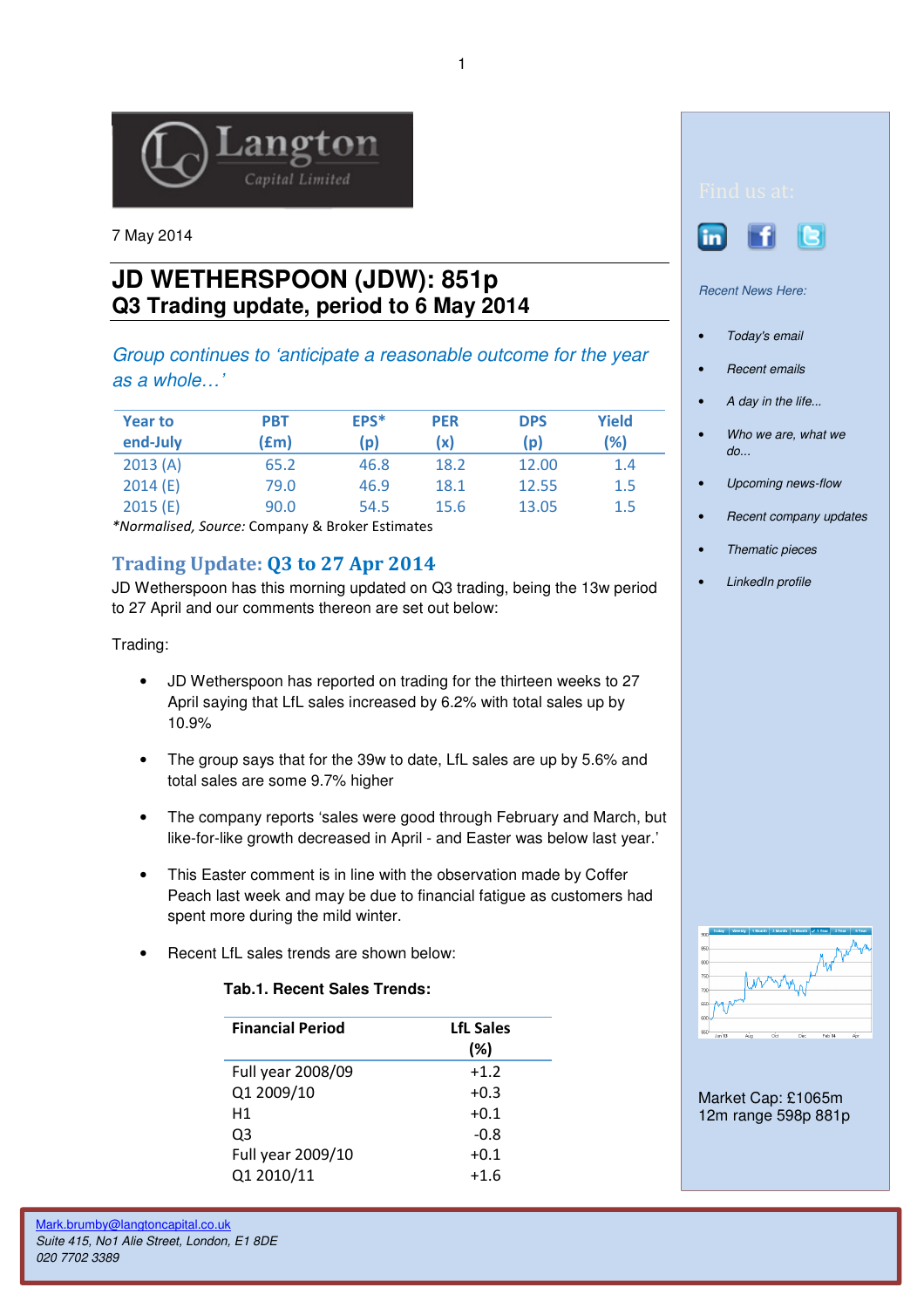| Q <sub>2</sub>    | $+3.1$ |
|-------------------|--------|
| Q3                | $+2.4$ |
| Full year 2010/11 | $+2.1$ |
| Q1 2011/12        | $+1.1$ |
| Н1                | $+2.1$ |
| Q3                | $+2.0$ |
| Full year 2011/12 | $+3.2$ |
| Q1 2012/13        | $+7.1$ |
| Н1                | +6.9   |
| Q3                | $+6.3$ |
| Full year 2012/13 | $+5.3$ |
| First 6w 2013/14  | $+3.6$ |
| Q1                | $+3.7$ |
| Q2 (first 12w)    | $+6.7$ |
| Η1                | $+5.2$ |
| Q3                | $+6.2$ |
| 39w to date       | $+5.6$ |
|                   |        |

Source: Company Reports

- The group has generated an operating margin of some 8.0%, down on the 8.15% reported for the first half year and the 8.2% reported for Q3 last year
- JDW reports that the full year margin should be in the range of 8.0% to 8.3%

Debt, Balance Sheet & Other:

- The group has opened 28 new pubs in the year to date and has disposed of three; it should open around 45 pubs this year and between 30 and 40 next
- JDW has bought back a little over 1m shares in recent weeks but says 'there have been no other significant changes in the Company's overall financial position'

Outlook:

- JDW comments that 'as previously indicated, the biggest dangers to the pub industry are the VAT and business rates disparity between supermarkets and pubs and the continuing imposition of stealth taxes'
- It reports 'the Company welcomes the recent reduction in excise duty for beer' but says 'in general, we anticipate that taxation and input costs will continue to rise.'
- The group concludes that comps will get tougher and says 'the Company retains an element of caution about the exact outcome for the final quarter, but anticipate a reasonable outcome for the year as a whole.'

**Langton View:** After a period of more difficult comparatives during its Q2, JD Wetherspoon was up against softer comps in its Q3 as it snowed last year and Spring 2013 as a whole was cold and uninviting.

However, they will be more challenging going forward and, though we believe that the Easter slowdown was industry-wide and not indicative of current trading, it is likely that LfL growth will slow.

And critics will once again point to JDW's margin. It may be keeping its pubs in tip-top condition and it is certainly driving the top line but its margins are low and look likely to remain low.